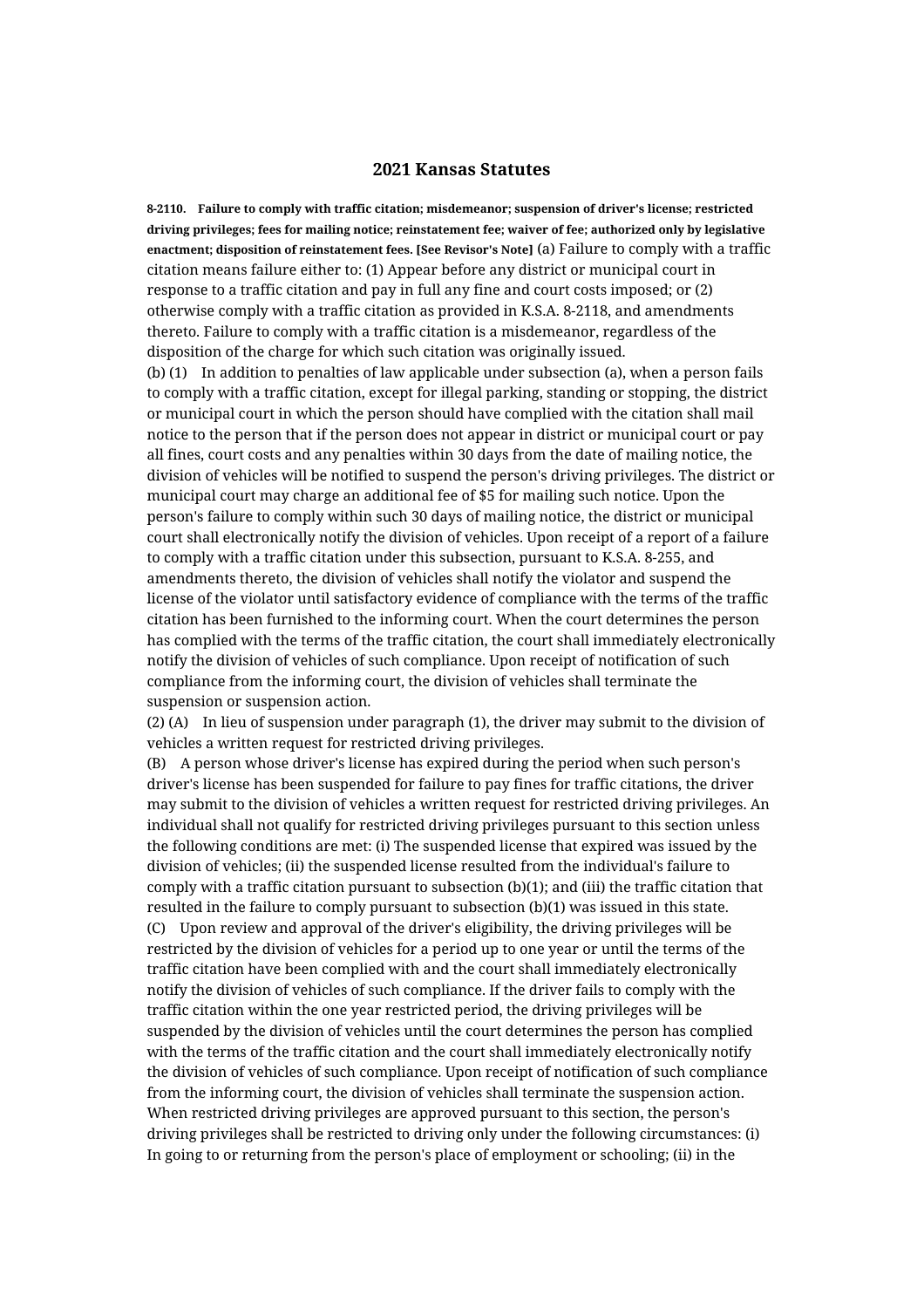course of the person's employment; (iii) in going to or returning from an appointment with a health care provider or during a medical emergency; and (iv) in going to and returning from probation or parole meetings, drug or alcohol counseling or any place the person is required to go by a court.

(c) On and after July 1, 2018, except as provided in subsection (d), when the district or municipal court notifies the division of vehicles of a failure to comply with a traffic citation pursuant to subsection (b), the court shall assess a reinstatement fee of \$100 for each charge on which the person failed to make satisfaction regardless of the disposition of the charge for which such citation was originally issued and regardless of any application for restricted driving privileges. Such reinstatement fee shall be in addition to any fine, restricted driving privilege application fee, district or municipal court costs and other penalties. The court shall remit all reinstatement fees to the state treasurer in accordance with the provisions of K.S.A. 75-4215, and amendments thereto. Upon receipt of each such remittance, the state treasurer shall deposit the entire amount in the state treasury and shall credit the first \$15 of such reinstatement fee to the judicial branch nonjudicial salary adjustment fund and of the remaining amount, 29.41% of such moneys to the division of vehicles operating fund, 22.06% to the community alcoholism and intoxication programs fund created by K.S.A. 41- 1126, and amendments thereto, 7.36% to the juvenile alternatives to detention fund created by K.S.A. 79-4803, and amendments thereto, and 41.17% to the judicial branch nonjudicial salary adjustment fund created by K.S.A. 2021 Supp. 20-1a15, and amendments thereto. (d) The district court or municipal court shall waive the reinstatement fee provided for in subsection (c), if the failure to comply with a traffic citation was the result of such person enlisting in or being drafted into the armed services of the United States, being called into service as a member of a reserve component of the military service of the United States, or volunteering for such active duty, or being called into service as a member of the state of Kansas national guard, or volunteering for such active duty, and being absent from Kansas because of such military service.

(e) (1) A person who is assessed a reinstatement fee pursuant to subsection (c) may petition the court that assessed the fee at any time to waive payment of the fee, any additional charge imposed pursuant to subsection (f), or any portion thereof. If it appears to the satisfaction of the court that payment of the amount due will impose manifest hardship on the person or the person's immediate family, the court may waive payment of all or part of the amount due or modify the method of payment.

(2) A person who is assessed a fine or court costs for a traffic citation may petition the court that assessed the fine or costs at any time to waive payment of the fine or costs, or any portion thereof. If it appears to the satisfaction of the court that payment of the amount due will impose manifest hardship on the person or the person's immediate family, the court may waive payment of all or part of the amount due or modify the method of payment.

(f) Except as provided further, the reinstatement fee established in this section shall be the only fee collected or moneys in the nature of a fee collected for such reinstatement. Such fee shall only be established by an act of the legislature and no other authority is established by law or otherwise to collect a fee. On and after July 1, 2019, through June 30, 2025, the supreme court may impose an additional charge, not to exceed \$22 per reinstatement fee, to fund the costs of non-judicial personnel.

**History:** L. 1974, ch. 33, § 8-2110; L. 1982, ch. 46, § 6; L. 1984, ch. 39, § 25; L. 1985, ch. 78, § 2; L. 1990, ch. 43, § 6; L. 1991, ch. 282, § 6; L. 1991, ch. 36, § 24; L. 1994, ch. 351, § 2; L. 2001, ch. 5, § 38; L. 2002, ch. 43, § 1; L. 2006, ch. 215, § 3; L. 2006, ch. 215, § 4; L. 2008, ch. 114, § 1; L. 2008, ch. 150, § 1; L. 2009, ch. 111, § 1; L. 2009, ch. 143, § 4; L. 2010, ch. 62, § 2; L. 2011, ch. 87, § 2; L. 2012, ch. 66, § 2; L. 2013, ch. 107, § 1; L. 2014, ch. 67, § 2; L. 2015, ch. 81, § 6; L. 2016, ch. 46, § 19; L. 2017, ch. 80, § 2; L. 2019, ch. 17, § 1; L. 2021, ch. 89, § 5; May 6.